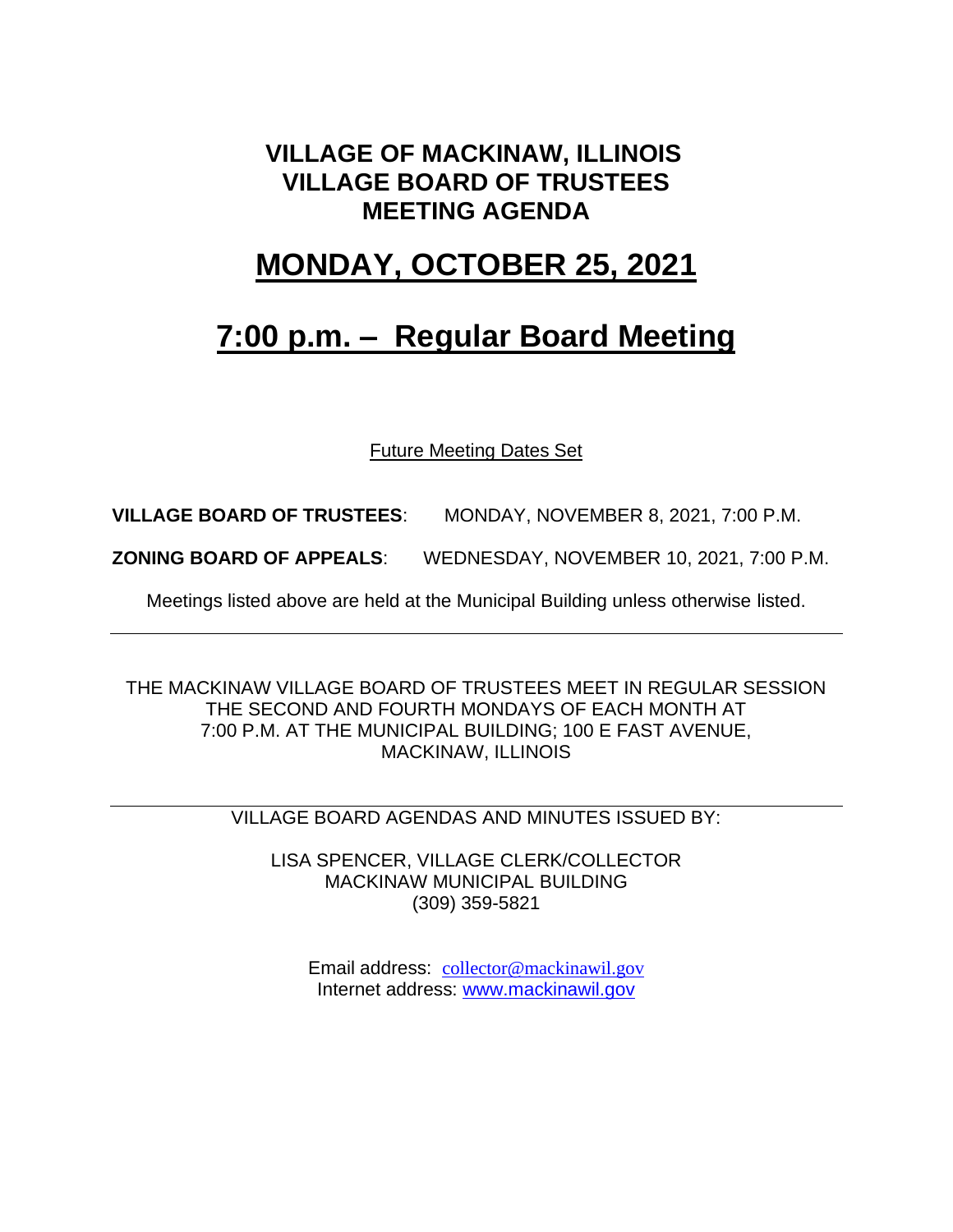**VILLAGE OF MACKINAW, ILLINOIS VILLAGE BOARD OF TRUSTEES MEETING AGENDA (Meeting will be held at Village Hall) 100 E Fast Ave Mackinaw IL 61755**

# **MONDAY – OCTOBER 25, 2021 7:00 P.M.**

- **I. CALL TO ORDER BY MAYOR JOSH SCHMIDGALL**
	- **I. PLEDGE OF ALLEGIANCE**
	- **II. ROLL CALL**
	- **III. CONSENT AGENDA ITEMS** 
		- **1. Approval of October 11, 2021 regular meeting minutes**
		- **2. Approval of Public Works department reports**
		- **3. Approval of Police department report**
		- **4. Approval of recurring disbursements**
		- **5. Approval of finance packet**
	- **IV. PUBLIC COMMENT and HEARING**
		- **1. 7:05 p.m. annexation hearing for 407 Leopold St (PIN: 13-13-17- 405-003 and 13-13-17-405-004)**
		- **2. Mike Humphries of 603 Golden Ct regarding drainage along the Leopold St side of his property**

### **V. DEPARTMENT REPORTS**

**1. Police department report**

**1.Hire full time police officer**

- **2. Public Works Manager's report**
	- **1. Watermain repair on S. White St.**
	- **2. Hydrant repair located at Webster St./Fast Ave.**